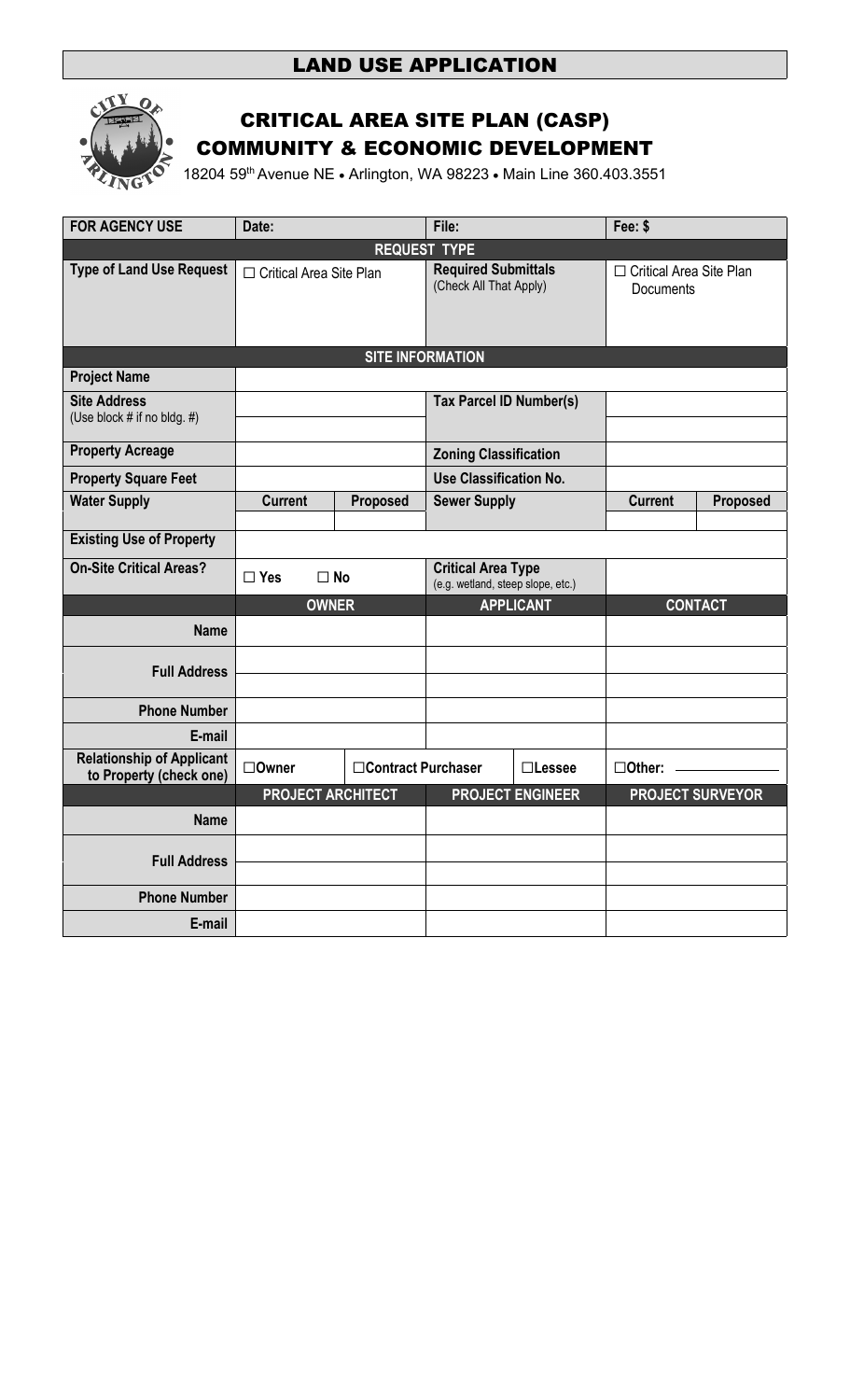At this time a Critical Area Site Plan is required to complete your application. A CASP is required to identify the location of all critical areas and associated critical area buffers.

The CASP should identify those areas that contain native vegetation vs those areas which are currently being utilized for other purposes. Existing legally established uses are allowed to continue, however no construction or grading is to occur without prior City of Arlington Approval. CASPs shall be recorded with the Snohomish County Auditor prior to permit issuance.

#### **All Critical Area Site Plans (CASPs) must comply with the following instructions:**

1. The first page of the document must have a 3-inch top margin with nothing in the top margin except the return name and address in the upper left-hand corner

- 2. The first page must have 1-inch side and bottom margins
- 3. The title of the documents should be immediately below the 3-inch margin at the top of the first page.
- 4. Any additional pages within the document must have 1-inch top, bottom, and sidemargins
- 5. The paper size cannot be larger than 8  $\frac{1}{2}$  x 14 inches.
- 6. Depict proposed and existing development on the CASP
- 7. Label all critical areas and associated buffers as CAPA (Critical Area Protection Area)

8. Only one tax parcel per CASP. If your project covers more than one legal lot, then you will need a separate CASP for each legal lot

9. All CASPs must be drawn to a standard engineering scale and include a scalebar

10. All boundary lines with dimensions must appear on the CASP. Do not use breaklines if their use would eliminate any portion of the critical areas on your property. If breaklines are used, include dimension to breakline from a property corner.

- 11. Don't split the property on the same page
- 12. Include a North arrow
- 13. Plan information must be contained inside the lines of the CASP form provided
- 14. No lined paper
- 15. No graph paper
- 16. No color coding
- 17. No shading
- 18. No topography or contour lines

19. Hatching and other symbols must be spaced at least ¼ inch apart. This measurement should be applied to your drawing after it is reduced on the CASP form

20. Font size of all text must be at least 8 pointfont. This is 8 pointfont. . This measurement should also be applied to your drawing after it is reduced on the CASP form.

- 21. Do not superimpose text over other drawnfigures
- 22. Seals or professional stamps must be clear and legible and capable of being copied clearly
- 23. Must be drawn in ink (no pencil)

24. Provide distances from easily recognizable permanent land marks or property corners to the buffer or critical area boundaries.

25. Clearly show and label all critical areas, buffers and setbacks

- 26. Provide buffer width and setback dimensions
- 27. Provide a legend identifying any unlabeled symbols

### **Please, DO NOT SIGN OR RECORD YOUR CASP UNTIL AFTER IT HAS BEEN ACCEPTED AND APPROVED by the City of Arlington Community & Economic Development Department.**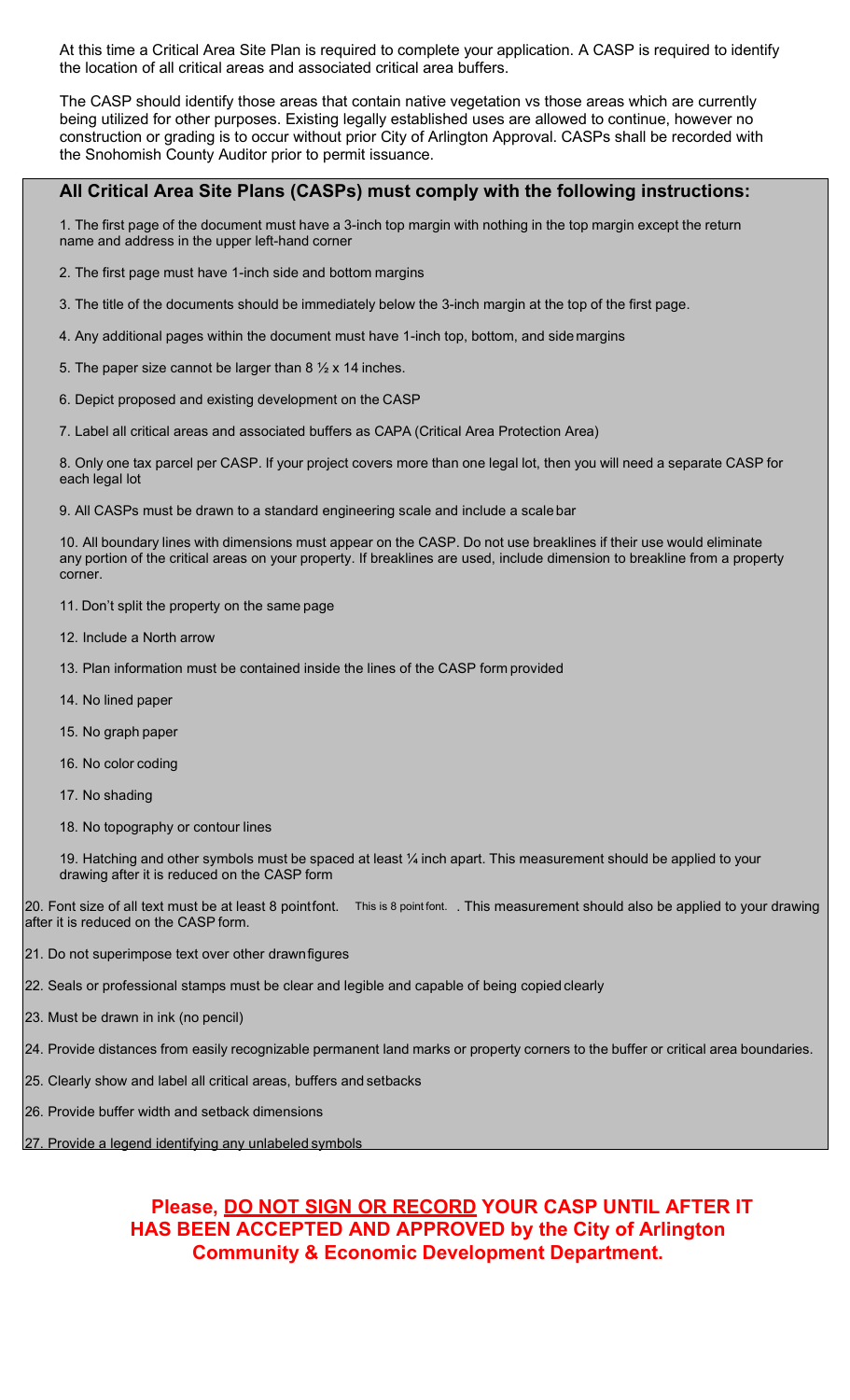r

# CRITICAL AREA SITEPLAN

| Project #:                |                                                           |                   |  |  |    |
|---------------------------|-----------------------------------------------------------|-------------------|--|--|----|
| Applicant:                |                                                           |                   |  |  |    |
| Site Address:             |                                                           |                   |  |  |    |
| Tax Acct. #:              |                                                           |                   |  |  |    |
|                           | REFERENCE NUMBER(S) OF RELATED DOCUMENTS:                 | $1$ of $2$        |  |  |    |
|                           | GRANTOR(S) (OWNERS OF PROPERTY):                          |                   |  |  |    |
|                           |                                                           |                   |  |  |    |
|                           | <b>LAST NAME</b>                                          | <b>FIRST NAME</b> |  |  | MI |
|                           | <b>GRANTEE(S): SAME AS ABOVE</b>                          |                   |  |  |    |
| <b>Legal Description:</b> |                                                           |                   |  |  |    |
|                           |                                                           |                   |  |  |    |
|                           |                                                           |                   |  |  |    |
|                           |                                                           |                   |  |  |    |
|                           |                                                           |                   |  |  |    |
|                           |                                                           |                   |  |  |    |
|                           |                                                           |                   |  |  |    |
|                           |                                                           |                   |  |  |    |
|                           |                                                           |                   |  |  |    |
|                           |                                                           |                   |  |  |    |
|                           |                                                           |                   |  |  |    |
|                           |                                                           |                   |  |  |    |
|                           |                                                           |                   |  |  |    |
|                           |                                                           |                   |  |  |    |
|                           |                                                           |                   |  |  |    |
|                           |                                                           |                   |  |  |    |
|                           |                                                           |                   |  |  |    |
|                           |                                                           |                   |  |  |    |
|                           |                                                           |                   |  |  |    |
|                           | Additional legal description is on page_edicided document |                   |  |  |    |
|                           |                                                           |                   |  |  |    |

**In consideration of Arlington Municipal Code requirements, except as otherwise provided herein, the CAPA (Critical Area Protection Area) shall be left permanently undisturbed in a substantially natural state.**

**Exceptions: The following are allowed in CAPAs: Existing legally established uses and structures (see site plan); Non-ground disturbing interior or exterior building improvements; routine landscape maintenance of established, ornamental landscaping; non ground disturbing normal maintenance or repair; removal of noxious weeds conducted in accordance with chapter 16-750 WAC; maintenance or replacement that does not expand the affected area of the following existing facilities: (a) individual utility service connections; (b) data collection by non-mechanical means, and non-mechanical survey and monument placement.**